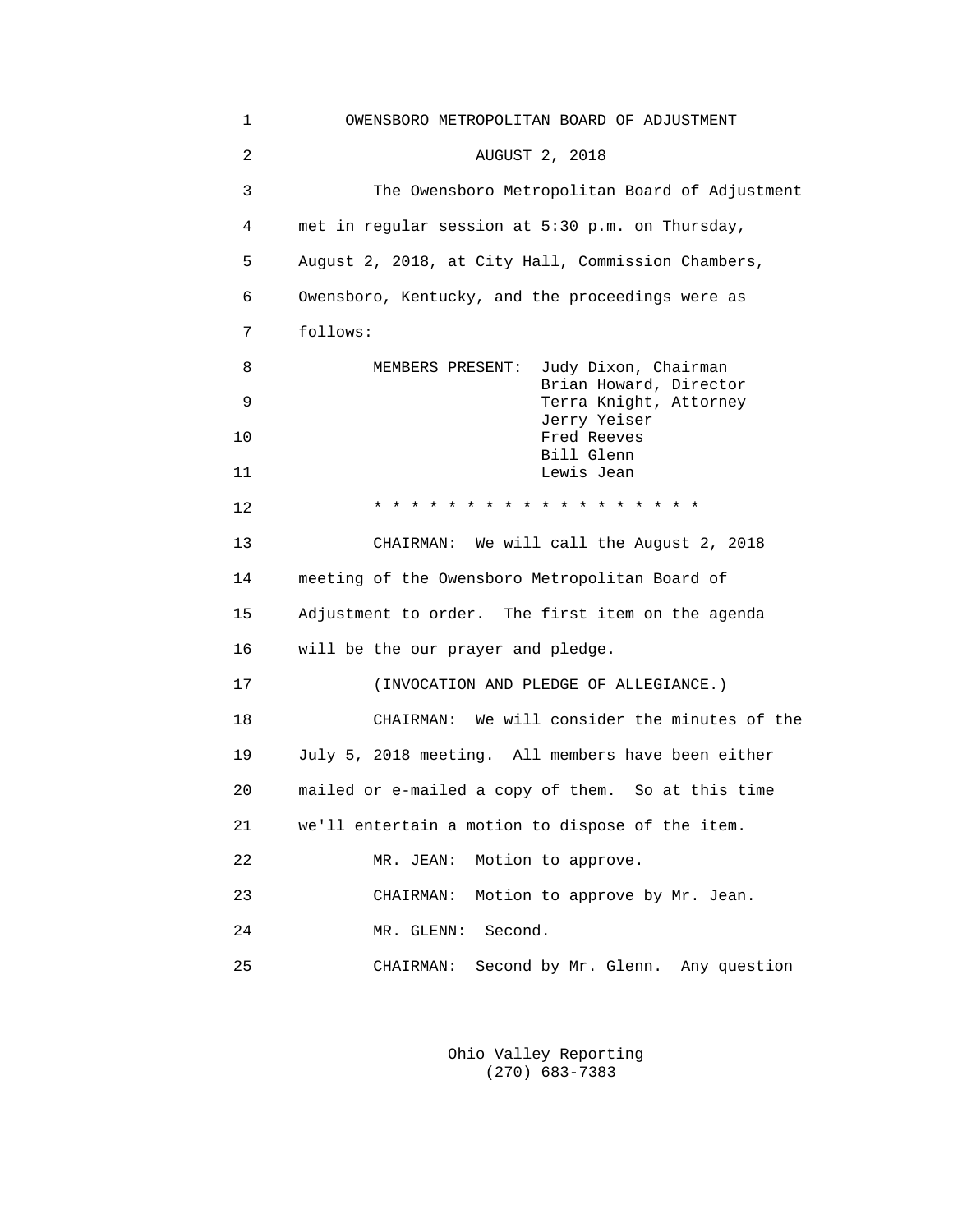1 on the motion?

 2 (NO RESPONSE) 3 CHAIRMAN: All in favor raise your right hand. 4 (ALL BOARD MEMBERS PRESENT RESPONDED AYE.) 5 CHAIRMAN: Motion carries unanimously. 6 ---------------------------------------------- 7 VARIANCE 8 ITEM 2 9 3850 Frederica Street, zoned B-4 General Business Consider a request for a Variance in order to reduce a<br>10 30-foot long portion of the required side street vard 10 30-foot long portion of the required side street yard building setback along the future extension of 11 Monticella Drive that is shown on the preliminary subdivision plat from 25-feet from the property line 12 to 15-feet from the property line as illustrated on the variance site plan.<br>13 Reference: Zoning Ordi Reference: Zoning Ordinance, Article 8.5.16c Applicant: Levi Reames and The Shoppes at 3800<br>14 Frederica, LLC Frederica, LLC 15 MS. KNIGHT: Please state your name for the 16 record. 17 MR. PEDLEY: Trey Pedley. 18 (TREY PEDLEY SWORN BY ATTORNEY.) 19 MR. PEDLEY: This is a recommendation for 20 denial so the entire Staff Report will be read into 21 the record. 22 SPECIAL CIRCUMSTANCES? Are there special 23 circumstances that do not generally apply to land in 24 the general vicinity, or in the same zone? No. 25 The subject property is zoned B-4 General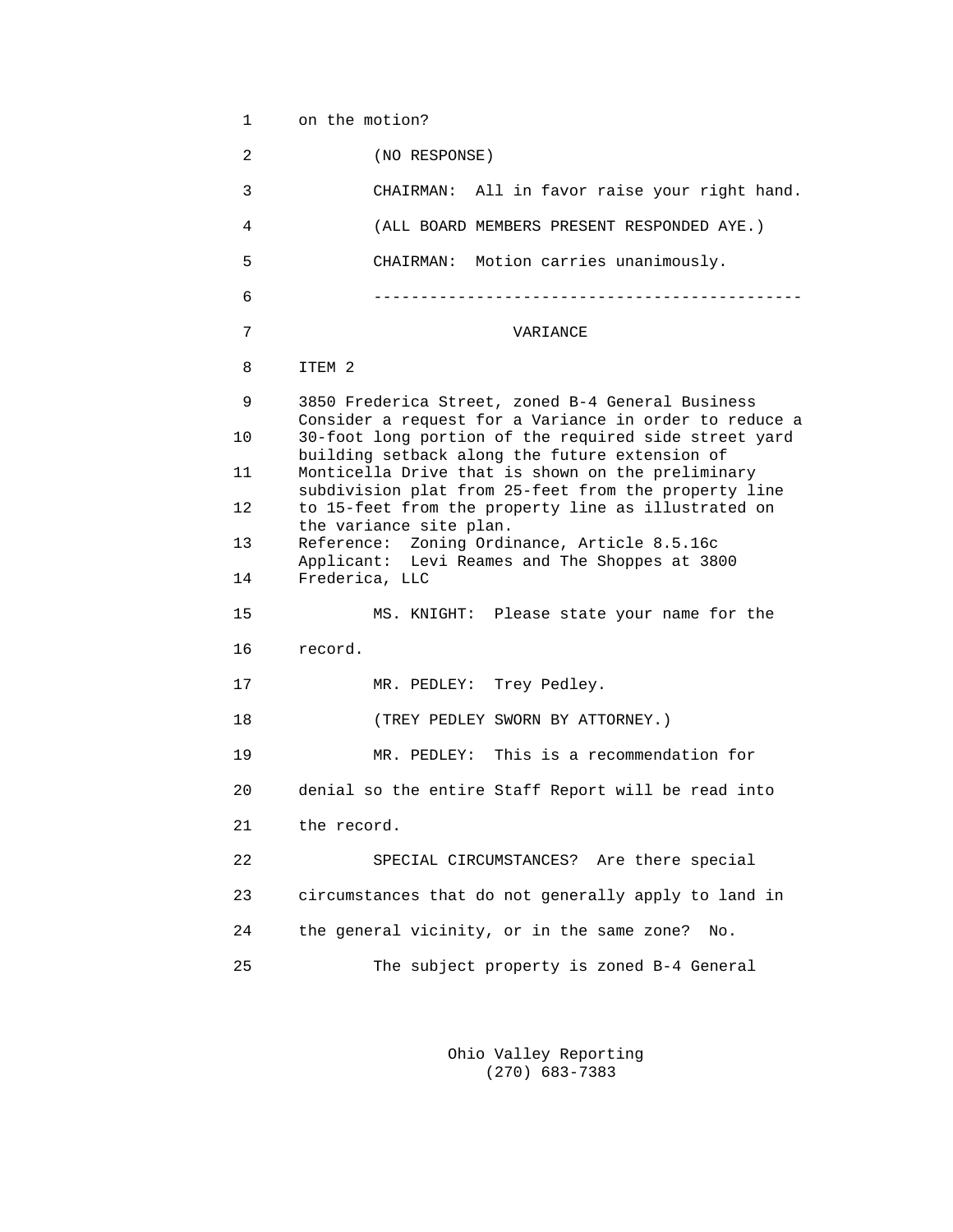1 Business, approximately 148 feet by 251 feet in size 2 and is located at the northern corner of Frederica 3 Street and the future extension of Monticello Drive, 4 directly across Frederica Street from the Fairfax 5 Drive intersection. The site is currently vacant, 6 although the site plan indicates plans for a future 7 4,445 square-foot car-wash with 23 accessory vacuum 8 stations located on this lot.

 9 Because this is a corner lot with road 10 frontage on three sides, the subject property has 25 11 foot wide building setback along three of the four 12 property lines. In an attempt to maximize their 13 square footage, the applicant has requested a variance 14 to reduce a 30-foot long portion of the required 15 building setback along the future extension of 16 Monticello Drive from 25-feet to 15-feet from the 17 property line, as shown on the site plan, to allow a 18 payment kiosk to be located within the planned service 19 drive.

 20 The subject property is vacant and is located 21 within the The Shoppes at 3800 Frederica Street, a 22 29.7 acre development which received preliminary 23 subdivision plat approval at the December 2017 OMPC 24 meeting. The proposal development consists of 11 lots 25 with an internal private street network. This will be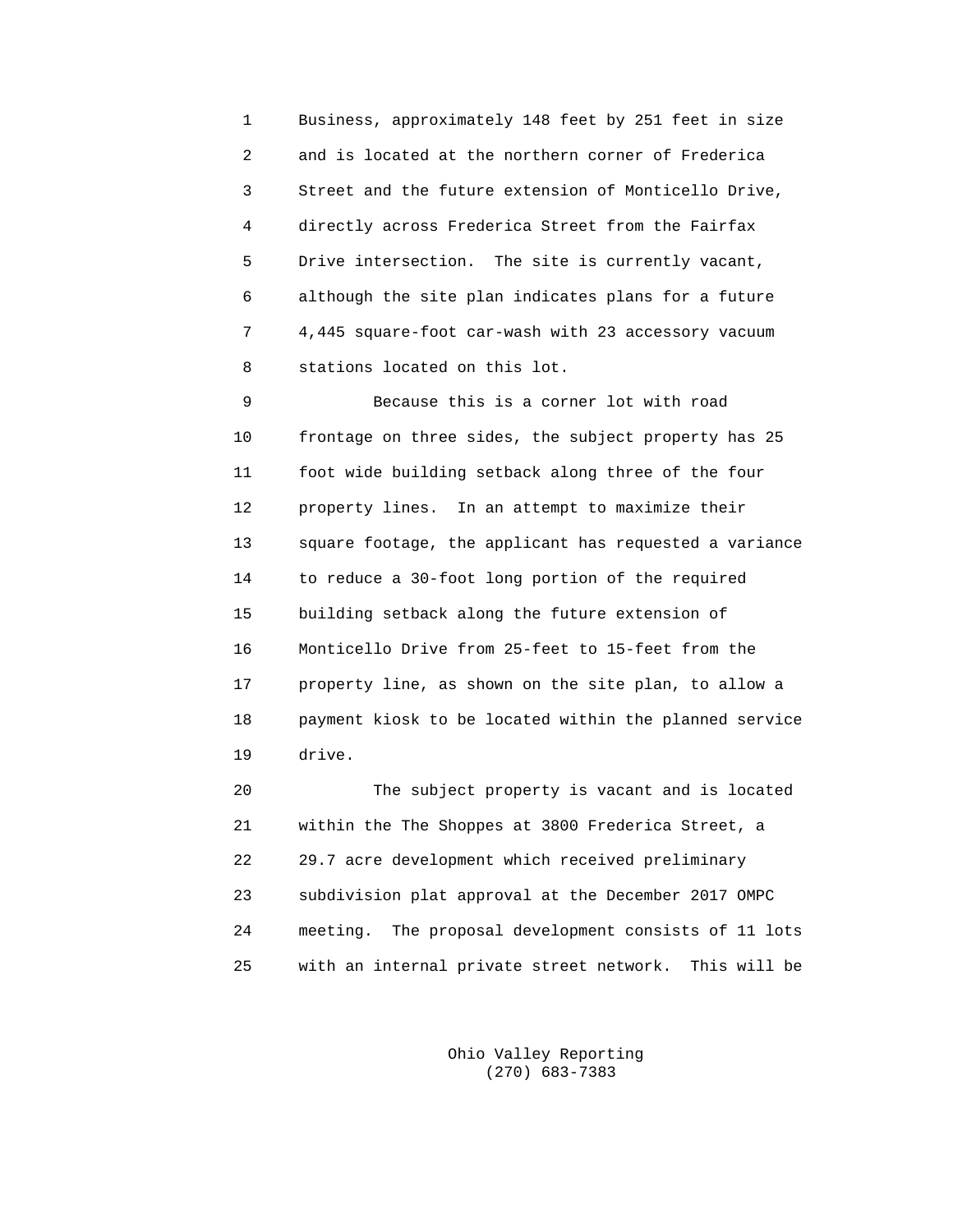1 one of the first lots to develop within this proposed 2 new development and will set precedence as to how the 3 other properties are developed in the future.

 4 Granting the variance to reduce the building 5 setback will alter the essential character of the 6 general vicinity and will allow an unreasonable 7 circumvention of the requirements of the zoning 8 ordinance because this is an open lot within a newly 9 planned subdivision where there are no special 10 circumstances that would prohibit the applicant from 11 meeting all required setbacks, and approving this 12 request may create a precedence for future variances 13 in the area as other lots are developed. However, 14 granting this variance will not adversely affect the 15 public health and may not cause a nuisance to the 16 public because the portion of the reduced setback is 17 only large enough for the kiosk and so additional 18 structures will not be able to be located within the 19 reduced setback.

 20 Hardship? Would strict application of the 21 regulation deprive the applicant of the reasonable use 22 of the land, or create an unnecessary hardship on the 23 applicant? No. If the application is denied, the 24 applicant can relocate this kiosk outside of the 25 required building setback.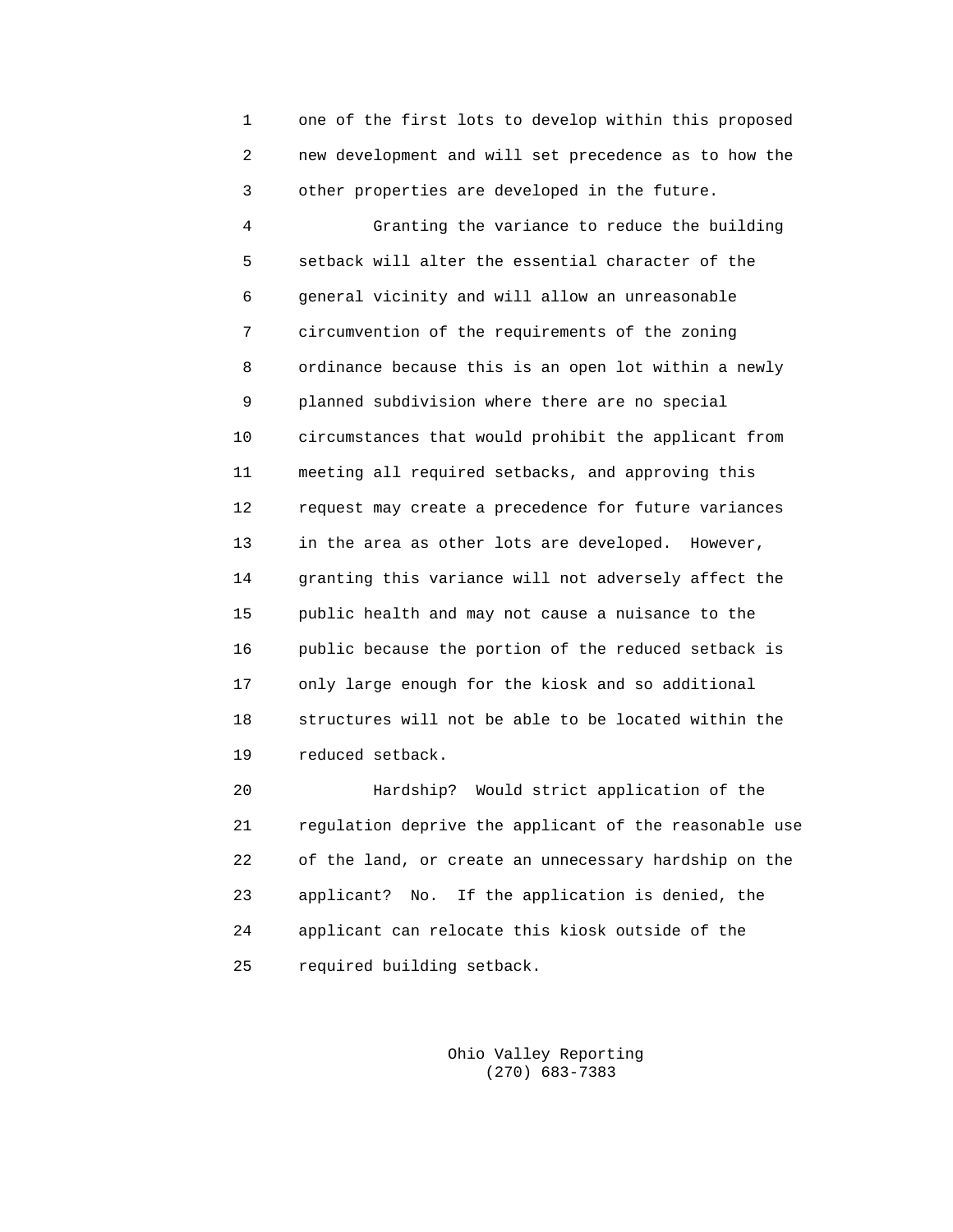1 Applicant actions? Are the circumstance from 2 which relief is sought a result of the applicant's 3 actions taken after the adoption of the zoning 4 regulations? No.

 5 If yes: Willful actions? Did the applicant 6 take willful actions in violation of the zoning 7 regulation? If so, the board shall deny the variance. 8 No.

> 9 FINDINGS: Granting this Variance: 10 1. Will not adversely affect the public 11 health, safety or welfare because the setback along 12 Frederica Street is being upheld, limiting traffic 13 visibility concerns at the intersection;

 14 2. Granting this variance will alter the 15 essential character of the general vicinity because 16 allowing the reduced setback may create a precedence 17 for future requests in the area as other vacant lots 18 are developed.

 19 3. Granting this variance may not cause a 20 hazard or a nuisance to the public because the portion 21 of the reduced setback is only long enough for the 22 kiosk, and so additional structures will not be able 23 to be located within the reduced setback; and 24 4. Granting this variance will allow an 25 unreasonable circumvention of the requirements of the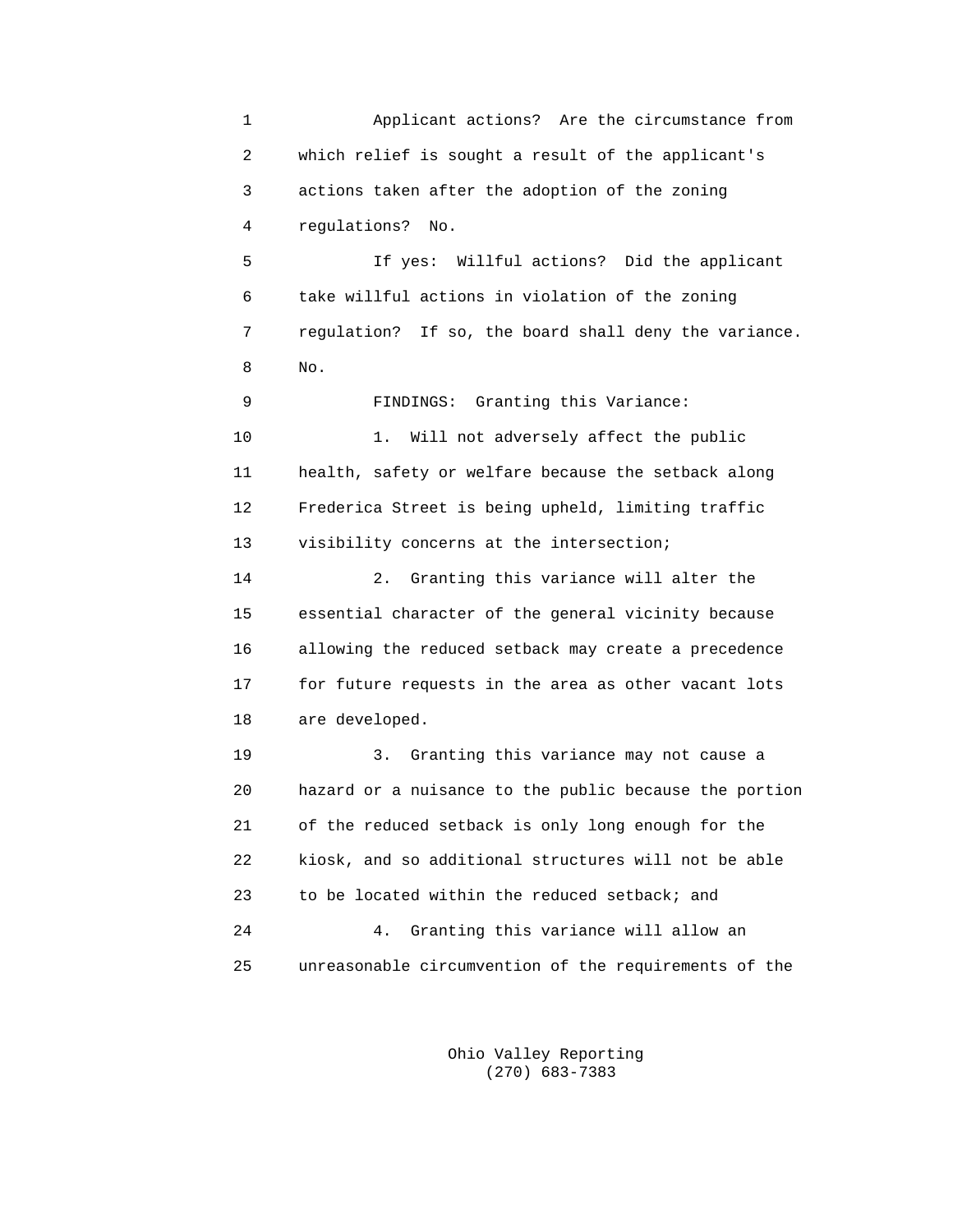```
 1 zoning regulations because this is a newly proposed
 2 subdivision with no special circumstances that would
 3 prohibit the applicant from meeting all required
 4 setbacks.
 5 Staff recommendation: Denial.
 6 We would like to enter the Staff Report into
 7 the record as Exhibit A.
 8 CHAIRMAN: Thank you, Mr. Pedley.
 9 Is there anyone here wishing to speak on
 10 behalf of the applicant?
 11 (NO RESPONSE)
 12 CHAIRMAN: Is there anyone here wishing to
 13 address this issue one way or the other?
 14 (NO RESPONSE)
 15 CHAIRMAN: Commission members?
 16 Mr. Reeves.
 17 MR. REEVES: Question for Mr. Pedley, I
 18 suppose.
 19 The applicant not being present, I assume
 20 they're aware of our recommendation for denial?
 21 MR. PEDLEY: We sent the Staff Report to both
 22 Levi Reames and The Shoppes at 3800 Frederica, LLC,
 23 and to the engineering firm who prepared the site
 24 plan.
 25 MR. REEVES: Thank you very much.
```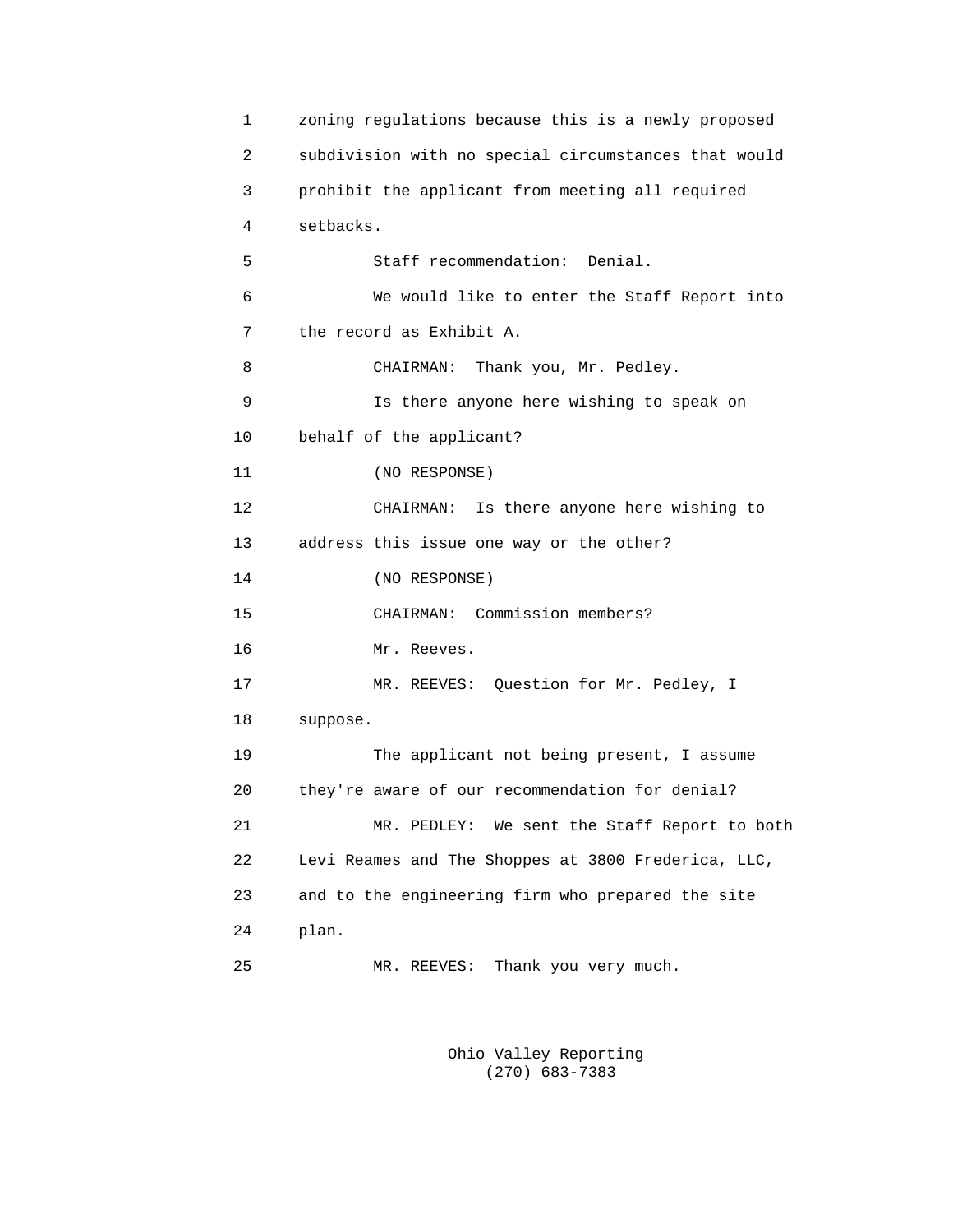1 CHAIRMAN: Any board members have a question 2 or comment? 3 (NO RESPONSE)

4 CHAIRMAN: I'll entertain a motion.

5 Mr. Glenn.

 6 MR. GLENN: I would make a motion to deny this 7 application on this request based upon the findings 8 presented here tonight; although, they will not 9 adversely affect the public health, safety or welfare 10 because the setback along Frederica is being upheld; 11 but it will alter the essential character of the 12 general vicinity because allowing the reduced setback 13 may create a precedence for future request in the area 14 as other vacant lots are developed. Although it may 15 not cause a hazard or nuisance to the public because 16 the portion of the reduced setback is only long enough 17 for the kiosk, and so additional structures will not 18 be able to be located within the reduced setback; but 19 it would allow an unreasonable circumvention of the 20 requirements of the zoning regulations because this is 21 a newly proposed subdivision, and there are no special 22 circumstances that would prohibit the applicant from 23 meeting all the required setbacks.

|    |  | CHAIRMAN: Thank you, Mr. Glenn.  |
|----|--|----------------------------------|
| 25 |  | Is there a second on the motion? |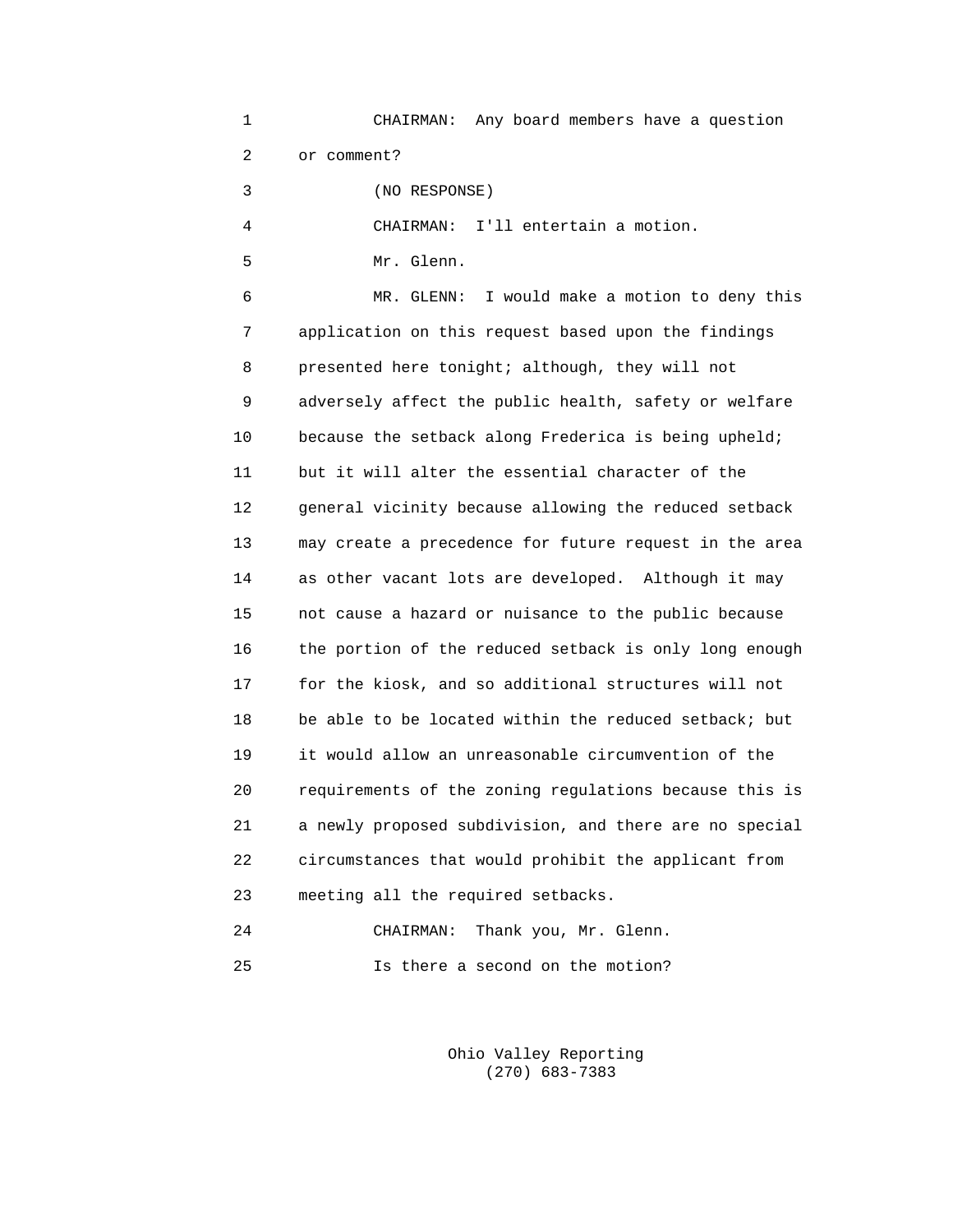| 1  | MR. YEISER: Second.                                                                                              |
|----|------------------------------------------------------------------------------------------------------------------|
| 2  | Second by Mr. Yeiser. Any question<br>CHAIRMAN:                                                                  |
| 3  | on the motion?                                                                                                   |
| 4  | (NO RESPONSE)                                                                                                    |
| 5  | CHAIRMAN: All in favor of the motion raise                                                                       |
| 6  | your right hand.                                                                                                 |
| 7  | (ALL BOARD MEMBERS PRESENT RESPONDED AYE.)                                                                       |
| 8  | CHAIRMAN: Motion carries unanimously.                                                                            |
| 9  | Next item, Mr. Howard.                                                                                           |
| 10 | ITEM <sub>3</sub>                                                                                                |
| 11 | 2400 Winning Colors Way, zoned R-1C Single-Family<br>Residential                                                 |
| 12 | Consider a request for a Variance in order to increase<br>the allowed height of a fence along a side street yard |
| 13 | from 4 feet tall to 6 feet tall.<br>References: Zoning Ordinance, Article 3-7(g)(3)                              |
| 14 | Applicant: Mary Catherine Head                                                                                   |
| 15 | MR. PEDLEY: The subject property is zoned                                                                        |
| 16 | R-1C Single-Family Residential and is located at the                                                             |
| 17 | southwest intersection of Trifecta Place and Winning                                                             |
| 18 | Colors Way in the Keeneland Trace Subdivision.<br>The                                                            |
| 19 | subject property backs up to a single-family                                                                     |
| 20 | residential home and has driveway on the far side of                                                             |
| 21 | the property. In order to create privacy on the                                                                  |
| 22 | corner lot, the property owner enclosed her backyard                                                             |
| 23 | with an existing 6-foot tall fence; however, the                                                                 |
| 24 | because zoning ordinance requires a fence in a side                                                              |
| 25 | yard along the street forward of the building setback                                                            |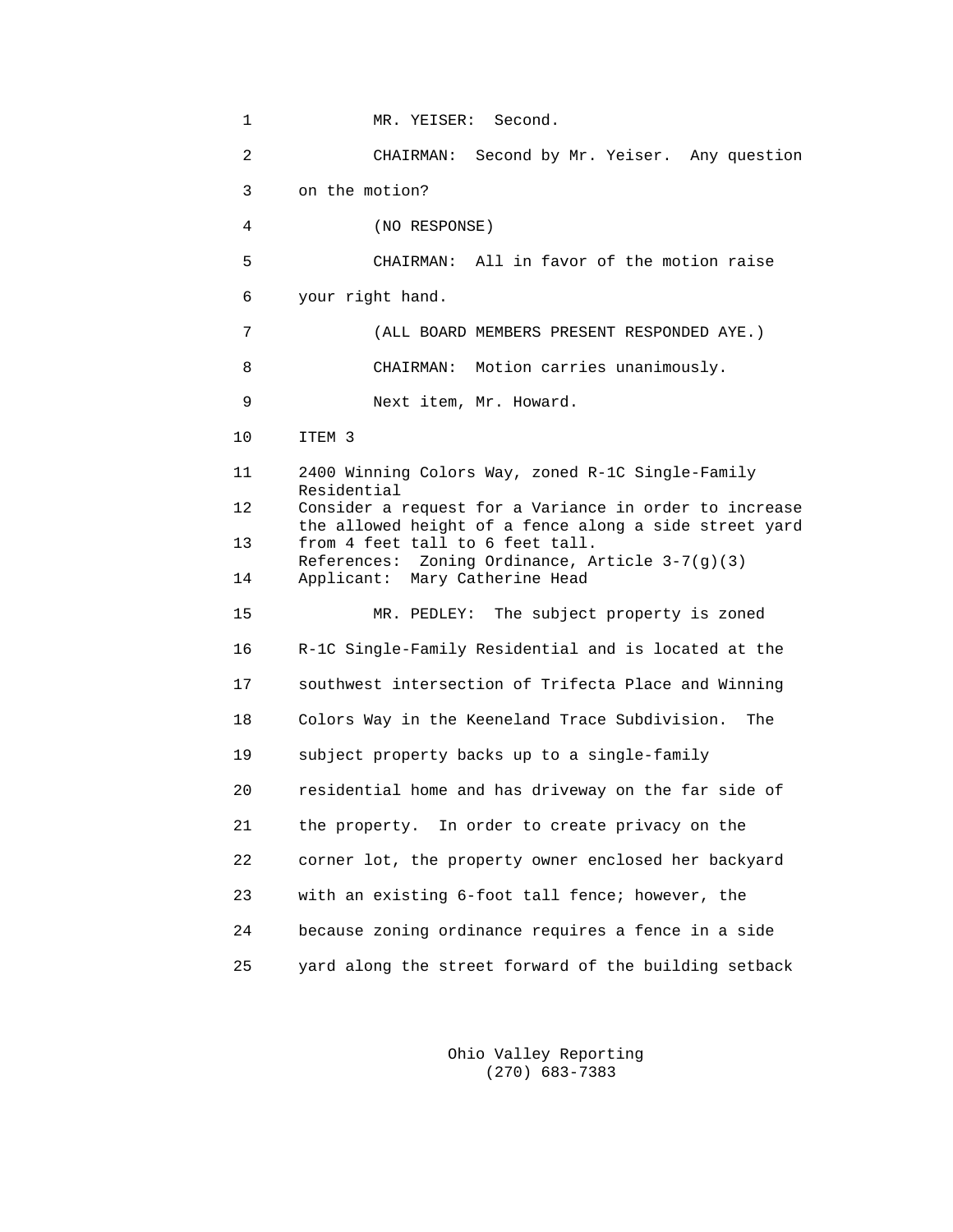1 line to be no more than 4-feet tall, the applicant is 2 seeking a variance to increase the allowed height of 3 the fence, just as others within Keeneland Trace have 4 previously done.

 5 Granting this variance will not adversely 6 affect the public safety because the location of the 7 fence will not violate the sight triangle; will not 8 alter the essential character of the general vicinity 9 or allow an unreasonable circumvention of the zoning 10 regulations because similar variance requests in the 11 neighborhood have been previously approved; and may 12 not cause a hazard to the public because the home 13 behind the subject property has a driveway on the far 14 side of the property, which should allow sufficient 15 visibility around the existing fence. 16 Staff recommends approval of this request, and 17 we would like to enter the Staff Report into the 18 record as Exhibit B. 19 CHAIRMAN: Thank you. 20 Is there anyone here wishing to speak on 21 behalf of the applicant? 22 APPLICANT REP: Yes. 23 CHAIRMAN: Does the applicant have anything to

- 24 add?
- 25 APPLICANT REP: Nothing to add.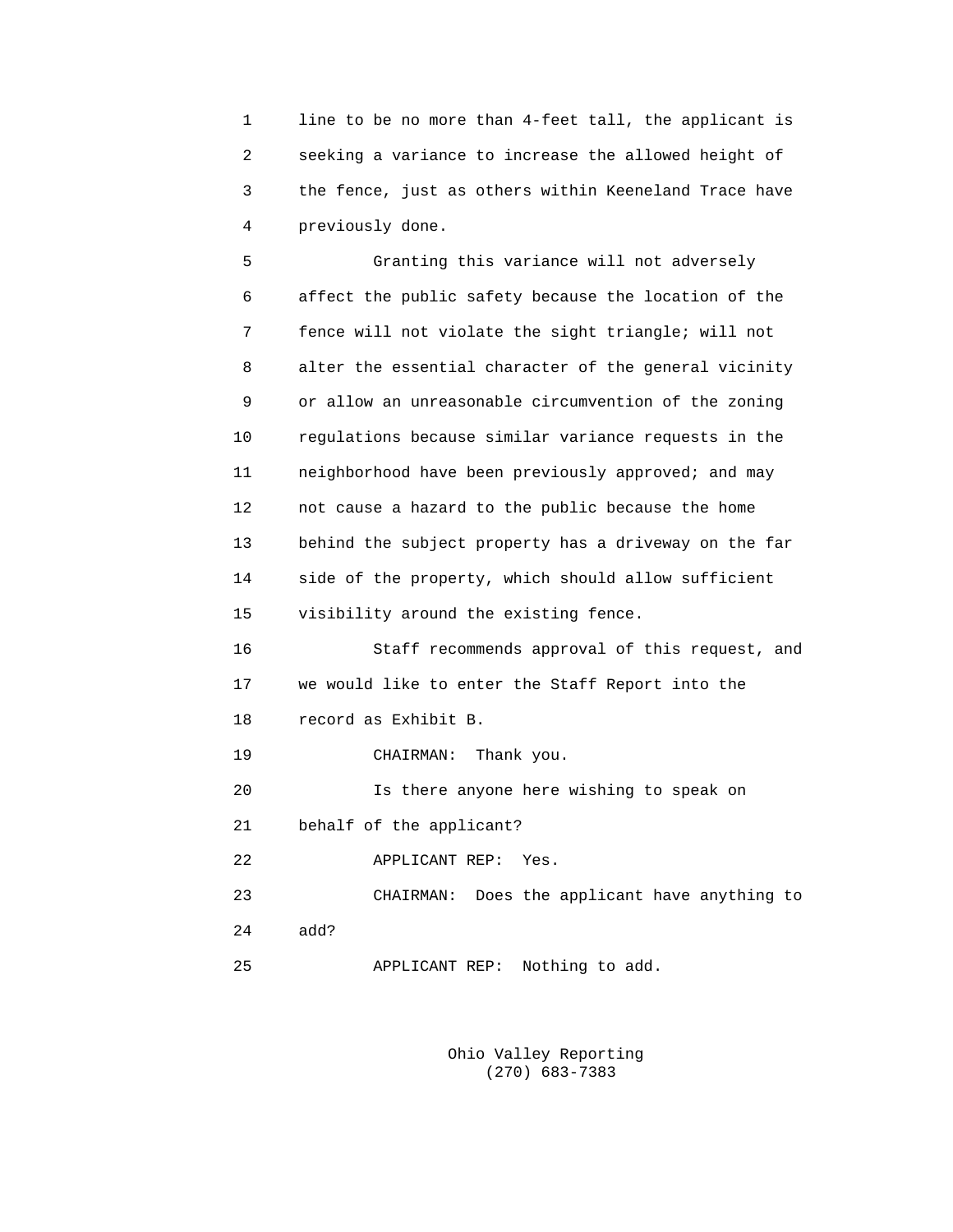| $\mathbf{1}$ | CHAIRMAN: Anyone wishing to speak in                                                                             |
|--------------|------------------------------------------------------------------------------------------------------------------|
| 2            | opposition to this item?                                                                                         |
| 3            | (NO RESPONSE)                                                                                                    |
| 4            | CHAIRMAN: Any board member have any                                                                              |
| 5            | questions?                                                                                                       |
| 6            | (NO RESPONSE)                                                                                                    |
| 7            | CHAIRMAN: If not I'll entertain a motion.                                                                        |
| 8            | Mr. Reeves.                                                                                                      |
| 9            | MR. REEVES: I move to approve this                                                                               |
| 10           | application based on Staff Recommendations and the                                                               |
| 11           | Staff Findings of Fact 1 through 4.                                                                              |
| 12           | CHAIRMAN: We have a motion by Mr. Reeves.<br>Is                                                                  |
| 13           | there a second?                                                                                                  |
| 14           | MR. YEISER: Second.                                                                                              |
| 15           | CHAIRMAN: Second by Mr. Yeiser. Any question                                                                     |
| 16           | on the motion?                                                                                                   |
| 17           | (NO RESPONSE)                                                                                                    |
| 18           | CHAIRMAN: All in favor raise your right hand.                                                                    |
| 19           | (ALL BOARD MEMBERS PRESENT RESPONDED AYE.)                                                                       |
| 20           | CHAIRMAN: Motion carries unanimously.                                                                            |
| 21           | ITEM 4                                                                                                           |
| 22           | 2403 Winning Colors Way, zoned R-1C Single-Family<br>Residential                                                 |
| 23           | Consider a request for a Variance in order to increase<br>the allowed height of a fence along a side street yard |
| 24           | from 4 feet tall to 6 feet tall.<br>Zoning Ordinance, Article 3-7(g)(3)<br>Reference:                            |
| 25           | Applicant:<br>Bin Yang & Jiang J. Yang                                                                           |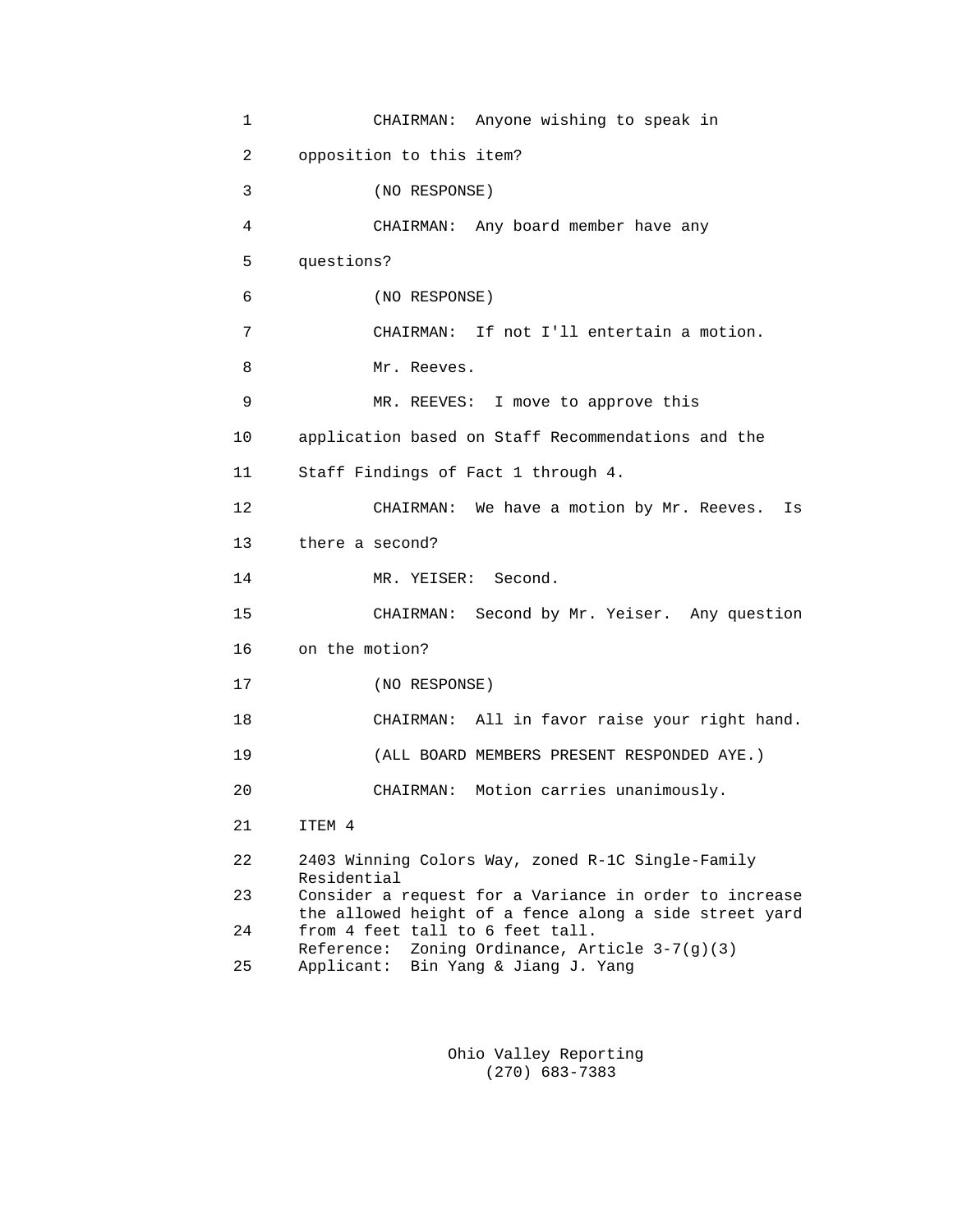1 MR. PEDLEY: The subject property is zoned 2 R-1C Single-Family Residential and is located at the 3 northwest intersection of Trifecta Place and Winning 4 Colors Way in the Keeneland Trace Subdivision. The 5 subject property backs up to the planned future 6 extension of Trifecta Place; which is currently vacant 7 land. The property owners have recently enclosed 8 their backyard with a 6-foot tall fence; however, 9 because the zoning ordinance requires a fence in a 10 side yard along a street forward of the building 11 setback line to be no more than 4-feet tall, the 12 applicant is seeking a variance to increase the 13 allowed height of the fence, just as others within 14 Keeneland Trace has previously done.

 15 As the site plan shows, the property obtained 16 an 8-foot wide public utility and drainage easement 17 along the rear property line. The applicant was 18 denied the utility encroachment permit to place a 19 fence within this easement.

 20 Granting this variance will not adversely 21 affect the public safety because the location of the 22 fence will not violate the sight triangle. It will 23 not alter the essential character of the general 24 vicinity because similar variance requests in the 25 neighborhood have been previously approved; and will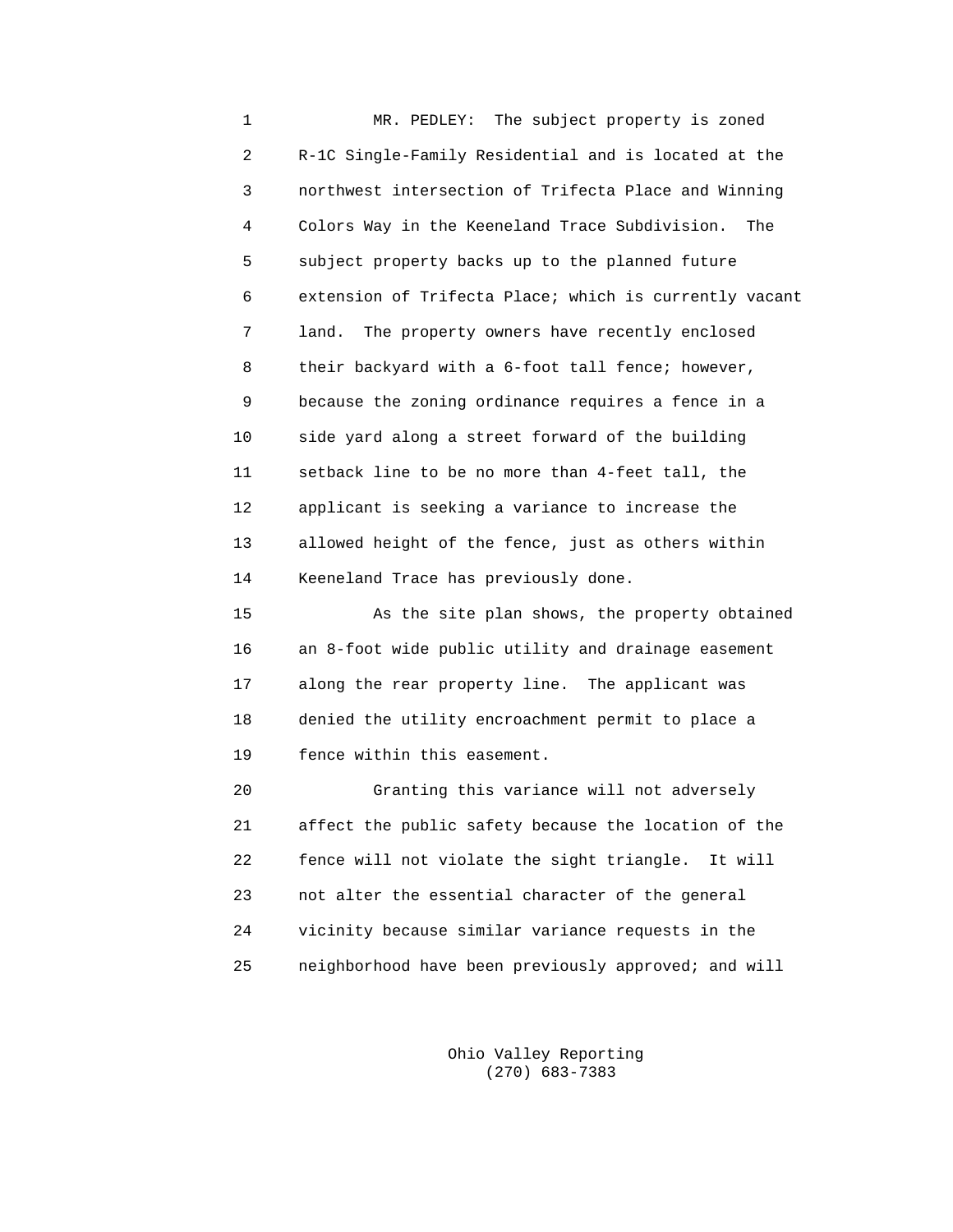| 1  | not cause a hazard to the public or allow an           |
|----|--------------------------------------------------------|
| 2  | unreasonable circumvention of the zoning regulations   |
| 3  | because the property behind the subject property is    |
| 4  | undeveloped; but should homes be built behind the      |
| 5  | subject property, there will be an 8-foot wide         |
| 6  | separation between the fence line and the shared       |
| 7  | property line due to the public utility and drainage   |
| 8  | easement that a fence shall not be constructed within. |
| 9  | Staff recommends approval of this request.             |
| 10 | We would like to enter the Staff Report into           |
| 11 | the record as Exhibit C.                               |
| 12 | Thank you, Mr. Pedley.<br>CHAIRMAN:                    |
| 13 | Is there anyone wishing to speak on behalf of          |
| 14 | this application?                                      |
| 15 | APPLICANT REP:<br>Yes.                                 |
| 16 | Add anything?<br>CHAIRMAN:                             |
| 17 | APPLICANT REP:<br>No.                                  |
| 18 | Is there anyone wishing to speak in<br>CHAIRMAN:       |
| 19 | opposition to this item?                               |
| 20 | (NO RESPONSE)                                          |
| 21 | CHAIRMAN: Any board members have a question            |
| 22 | or comment?                                            |
| 23 | (NO RESPONSE)                                          |
| 24 | I'll entertain a motion.<br>CHAIRMAN:                  |
| 25 | MR. JEAN:<br>Motion to approve based on the            |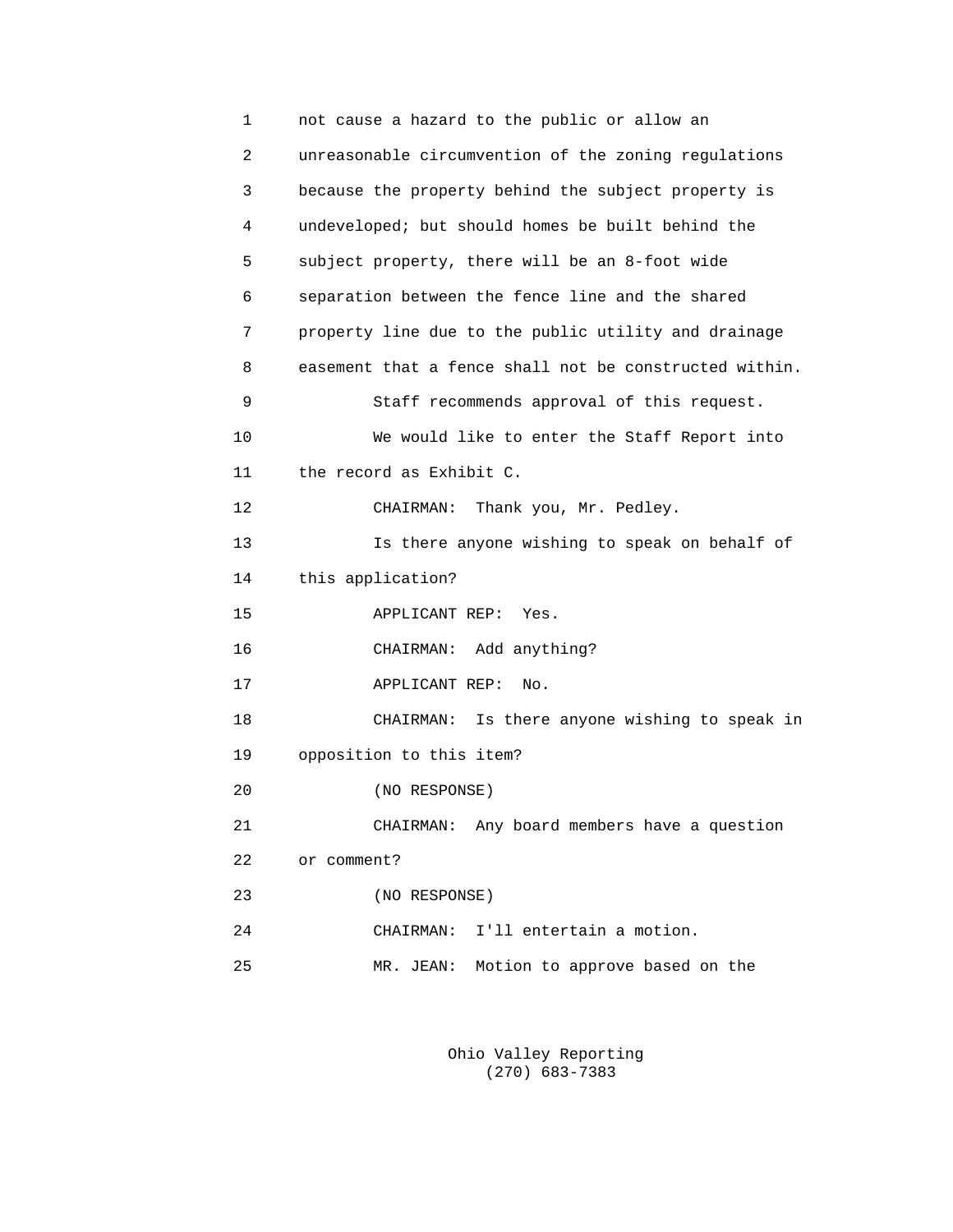1 Staff Report and Findings of Fact 1 through 4. 2 MR. GLENN: Second. 3 CHAIRMAN: A motion by Mr. Jean and a second 4 by Mr. Glenn. Any question on the motion? 5 (NO RESPONSE) 6 CHAIRMAN: All in favor of the motion raise 7 your right hand. 8 (ALL BOARD MEMBERS PRESENT RESPONDED AYE.) 9 CHAIRMAN: Motion carries unanimously. 10 Next item, Mr. Howard. 11 ITEM 5 12 1609 West 5th Street, zoned R-4DT Inner-City Residential<br>13 Consider a 1 Consider a request for a Variance in order to increase the allowed height of a fence in the front yard from 3<br>14 feet tall to 4 feet tall. feet tall to 4 feet tall. Reference: Zoning Ordinance, Article 3-7(g)(3)<br>15 Applicant: Mark and Ruth Gordon Applicant: Mark and Ruth Gordon 16 MR. PEDLEY: The subject property is zoned 17 R-4DT Inner-City Residential and is located on West 18 5th Street between other residential properties. The 19 property owners would like to install a 4-foot tall 20 aluminum picket fence in their front yard; however, 21 because the zoning ordinance requires a fence in the 22 front yard that is forward of the building setback 23 line to be no more than 3-feet tall, the applicant is 24 seeking a variance to increase the allowed height of 25 the fence.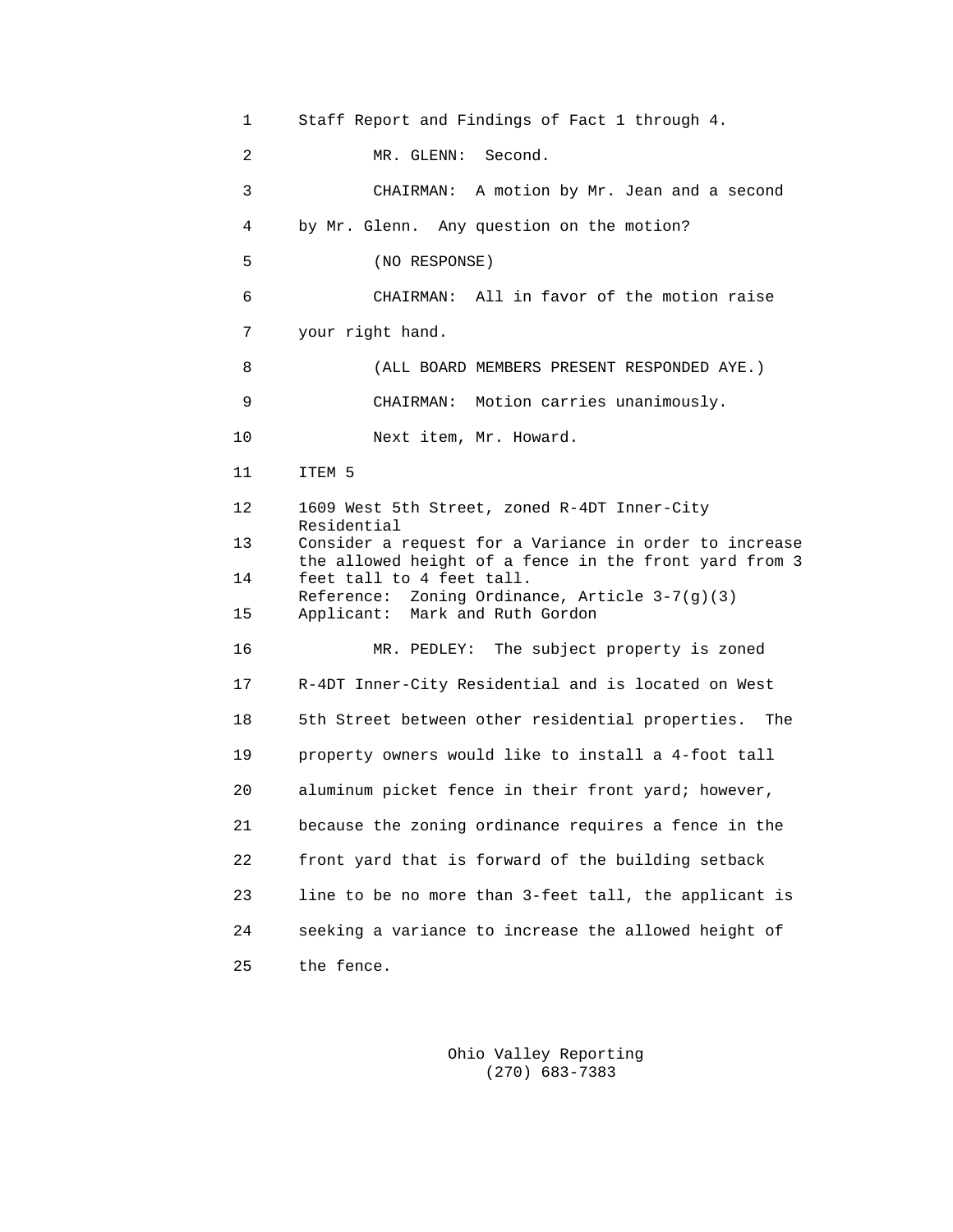1 The neighboring property to the west currently 2 has a 4-foot tall chain link fence in the font yard, 3 which is believed to predate this zoning regulation. 4 Within this block, all vehicular access to the 5 properties is done so through the alley located to the 6 rear of the homes.

 7 Granting this variance will not alter the 8 essential character of the general vicinity or allow 9 an unreasonable circumvention of the zoning 10 regulations because there are fences of the same 11 height in front yard of the continuous property; and 12 will not adversely affect the public health safety or 13 cause a nuisance to the public because access to all 14 properties within this block of West 5th Street is 15 limited to the alleys to the rear of the home, and the 16 4-foot tall fence will not created visibility issues 17 for vehicles accessing West 5th Street. 18 Staff recommends approval of this request. 19 We would like to enter the Staff Report into 20 the record as Exhibit D. 21 CHAIRMAN: Thank you, Mr. Pedley. 22 Anyone wishing to address this item or add 23 anything? 24 (NO RESPONSE)

25 CHAIRMAN: Anyone wishing to speak in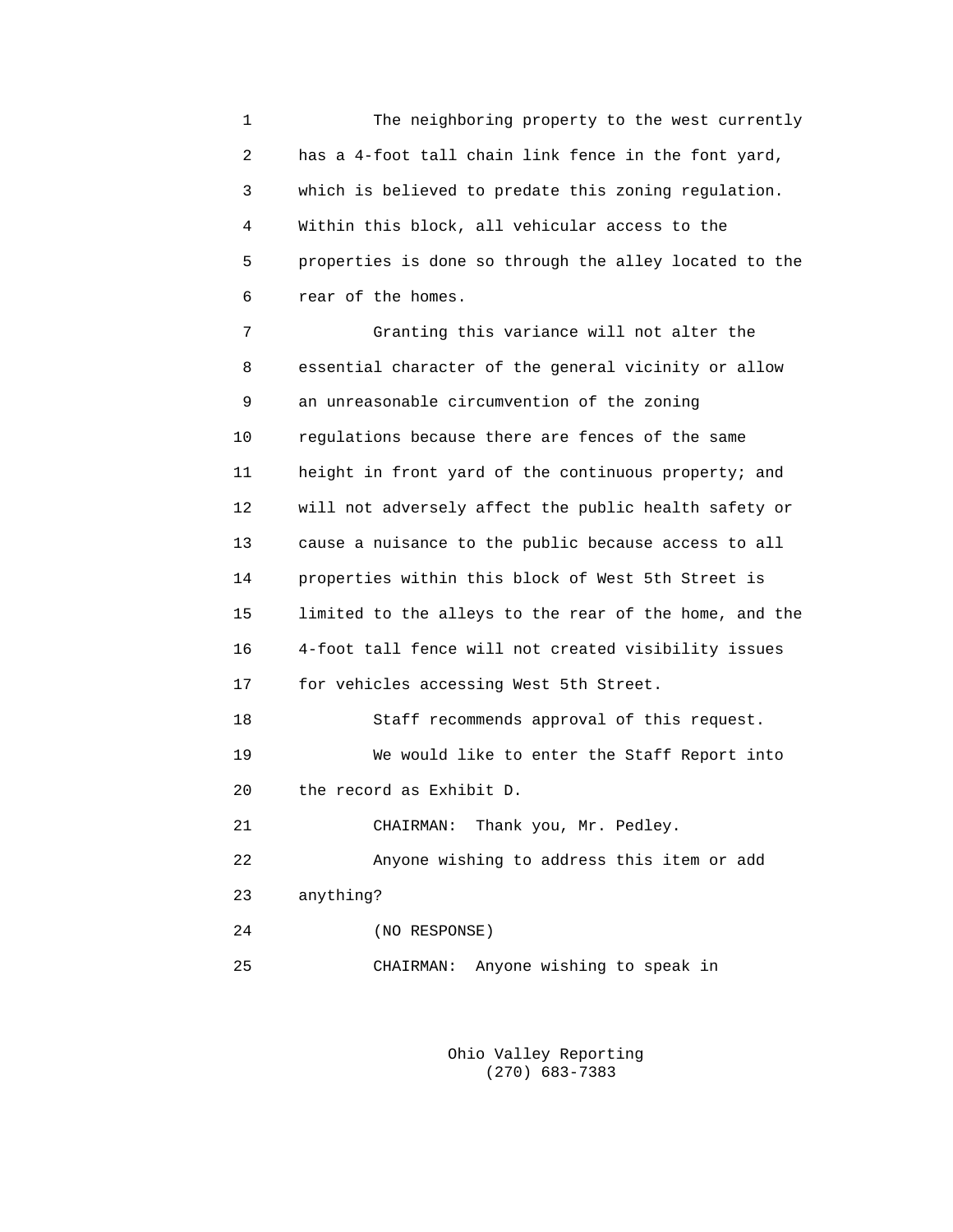```
 1 opposition to this item?
 2 (NO RESPONSE)
 3 CHAIRMAN: Any board member have a question?
 4 (NO RESPONSE)
 5 CHAIRMAN: If not I'll entertain a motion.
 6 MR. GLENN: I'll make a motion to approve this
 7 application based on the findings presented here by
 8 the Staff, Numbers 1 through 4.
 9 CHAIRMAN: We have a motion by Mr. Glenn.
10 MR. JEAN: Second.
 11 CHAIRMAN: Second by Mr. Jean. Any question
 12 on the motion?
 13 (NO RESPONSE)
 14 CHAIRMAN: All in favor of the motion raise
 15 you right hand.
 16 (ALL BOARD MEMBERS PRESENT RESPONDED AYE.)
 17 CHAIRMAN: Motion carries unanimously.
 18 Are there any other items, Mr. Howard?
19 MR. HOWARD: No, ma'am.
 20 CHAIRMAN: One more item.
 21 MR. GLENN: Motion to adjourn.
 22 CHAIRMAN: Motion to adjourn by Mr. Glenn. Do
 23 I have a second?
 24 MR. REEVES: Second.
 25 CHAIRMAN: Second by Mr. Reeves. All in favor
```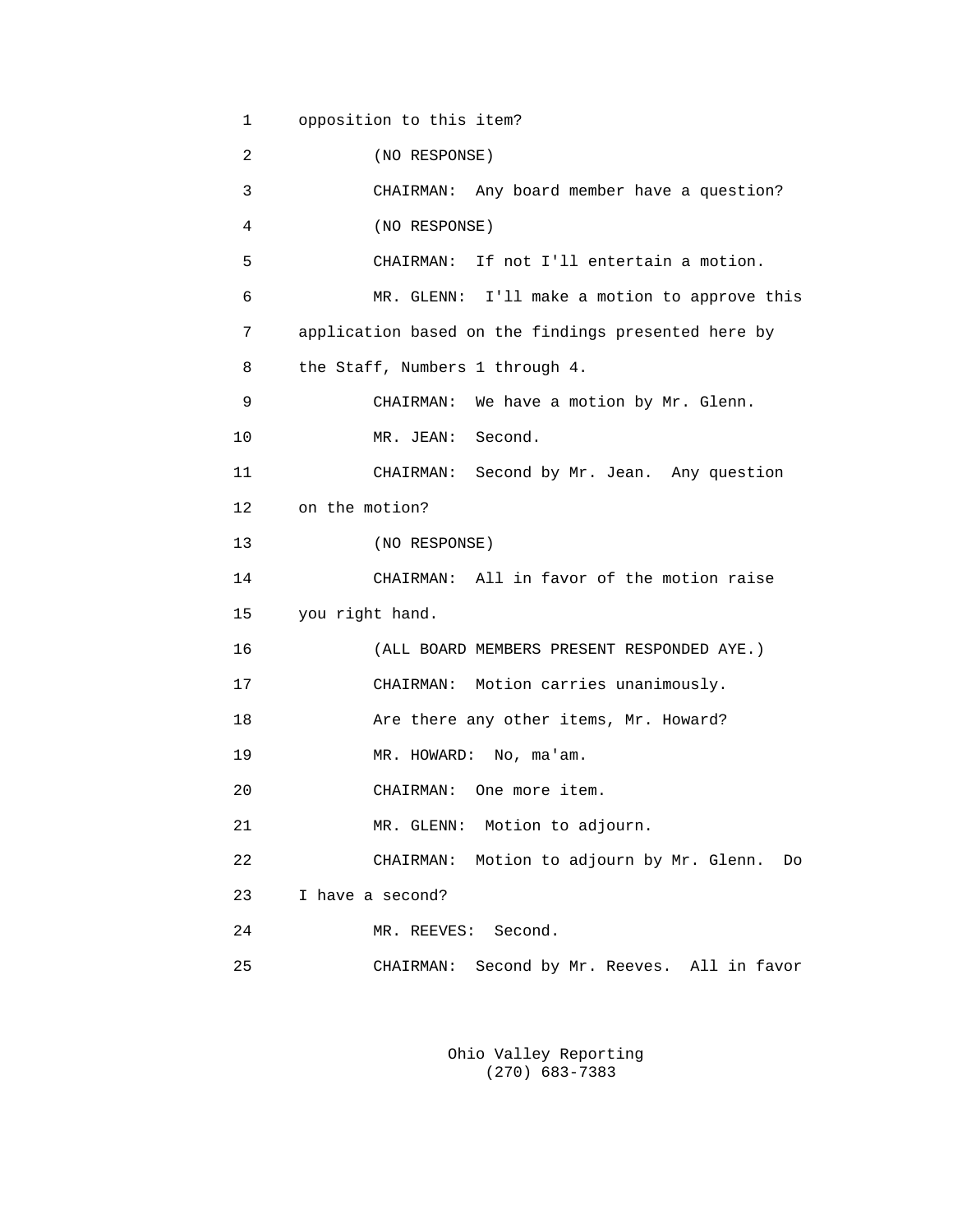1 raise your right hand.

| $\sqrt{2}$   | (ALL BOARD MEMBERS PRESENT RESPONDED AYE.) |  |        |
|--------------|--------------------------------------------|--|--------|
| $\mathbf{3}$ | CHAIRMAN: We are adjourned.                |  |        |
| $\,4$        |                                            |  | ------ |
| $\mathsf S$  |                                            |  |        |
| $\epsilon$   |                                            |  |        |
| $\sqrt{ }$   |                                            |  |        |
| $\,8\,$      |                                            |  |        |
| $\mathsf 9$  |                                            |  |        |
| $10$         |                                            |  |        |
| $11\,$       |                                            |  |        |
| $1\,2$       |                                            |  |        |
| $13$         |                                            |  |        |
| $14\,$       |                                            |  |        |
| $15\,$       |                                            |  |        |
| $16$         |                                            |  |        |
| $17\,$       |                                            |  |        |
| $18\,$       |                                            |  |        |
| 19           |                                            |  |        |
| $20\,$       |                                            |  |        |
| $2\sqrt{1}$  |                                            |  |        |
| $2\sqrt{2}$  |                                            |  |        |
| 23           |                                            |  |        |
| $2\sqrt{4}$  |                                            |  |        |
| 25           |                                            |  |        |